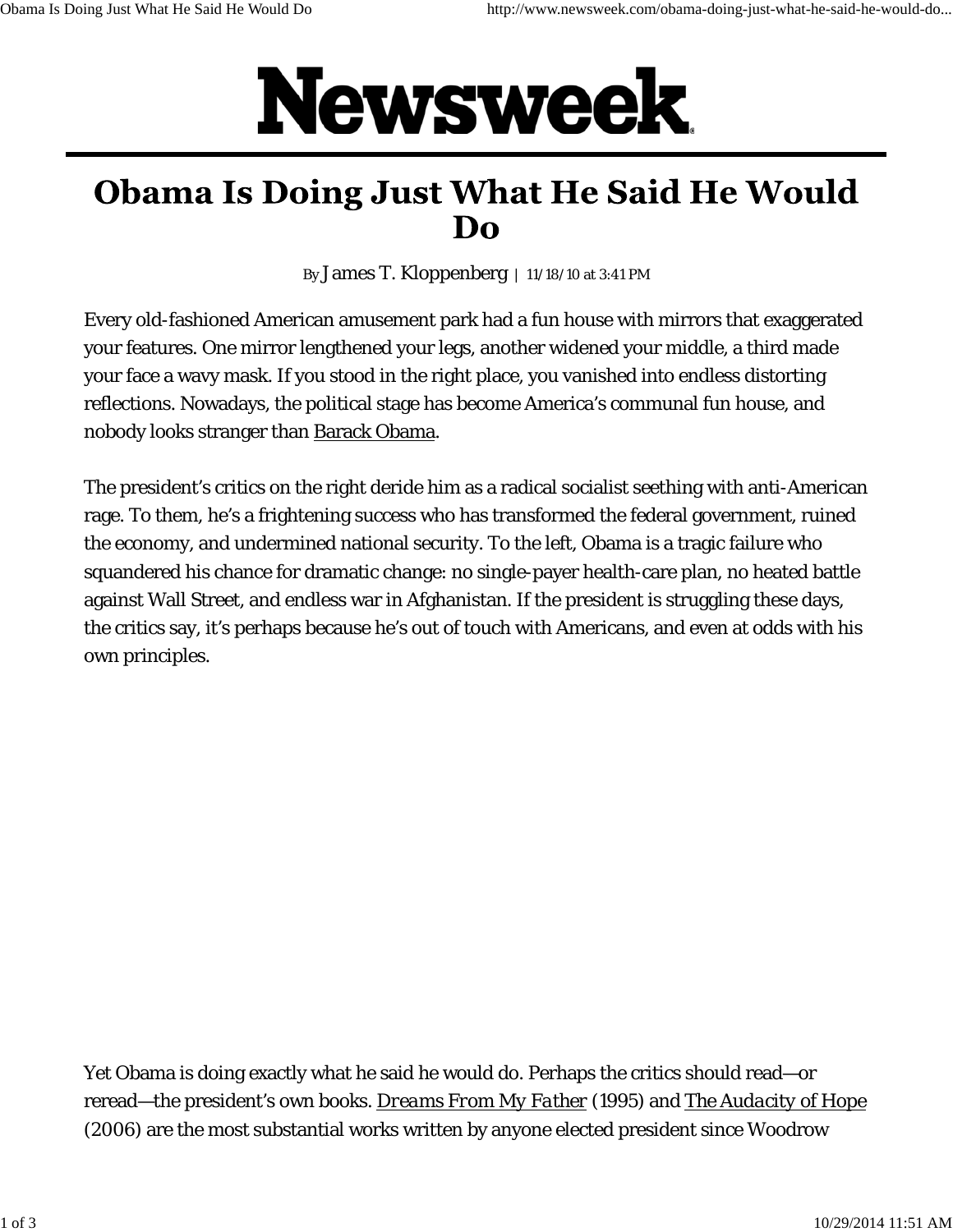Wilson (who wrote several books before he won election in 1912). In laying out his philosophy, Obama contrasts the GOP's excessive individualism with the ideal of "ordered liberty" and the rich traditions of civic engagement typical of America in the 18th and 19th centuries. He also criticizes orthodox Democrats for too quickly dismissing market solutions and too often defending failed government programs. Above all, he criticizes the hyperpartisan atmosphere of contemporary public life.

## *Newsweek Magazine is Back In Print*

Almost everything you need to know about Obama is there on the printed page. In contrast to the charges coming now from right and left, Obama is neither a rigid ideologue nor a spineless wimp. The Obama who wrote *Dreams* and *Audacity* stands in a long tradition of American reform, wary of absolutes and universals, and committed to a Christian tradition that prizes humility and social service over dogmatic statements of unbending principle. A child of the philosophical pragmatists William James and John Dewey, Obama distrusts pat formulas and prefers experimentation.

Throughout his career, Obama has refused to demonize his opponents. Instead, he has sought them out and listened to them. He has tried to understand how they think and why they see the world as they do. His mother encouraged this sense of empathy, and it's a lesson Obama learned well. Since January 2009, Obama has watched his efforts at reconciliation, experimentation, and -consensus--building bounce off the hard surfaces of political self-interest and entrenched partisanship, but there is no reason to think he will abandon that strategy now. He knows that disagreement is a vital part of the American fabric, and that our differences are neither shallow nor trivial.

Although Obama's reform agenda echoes aspects of those advanced by many Democrats over the last century, he has admitted—and this is the decisive point in understanding his outlook—that his opponents hold principles rooted as deeply in American history as his own. "I am obligated to try to see the world through George Bush's eyes, no matter how much I may disagree with him," he wrote in *Audacity*. "That's what empathy does—it calls us all to task, the conservative and the liberal … We are all shaken out of our complacency." Obama rejects dogma, embraces uncertainty, and dismisses the fables that often pass for history among partisans on both sides who need heroes and villains, and who resist more-nuanced understandings of the past and the present.

The shrill tone of Obama's critics makes reading his books especially illuminating today. In *Audacity*, Obama explained why, because of our national traditions, the United States would never have a single-payer health-care system and would have to find a distinctively American